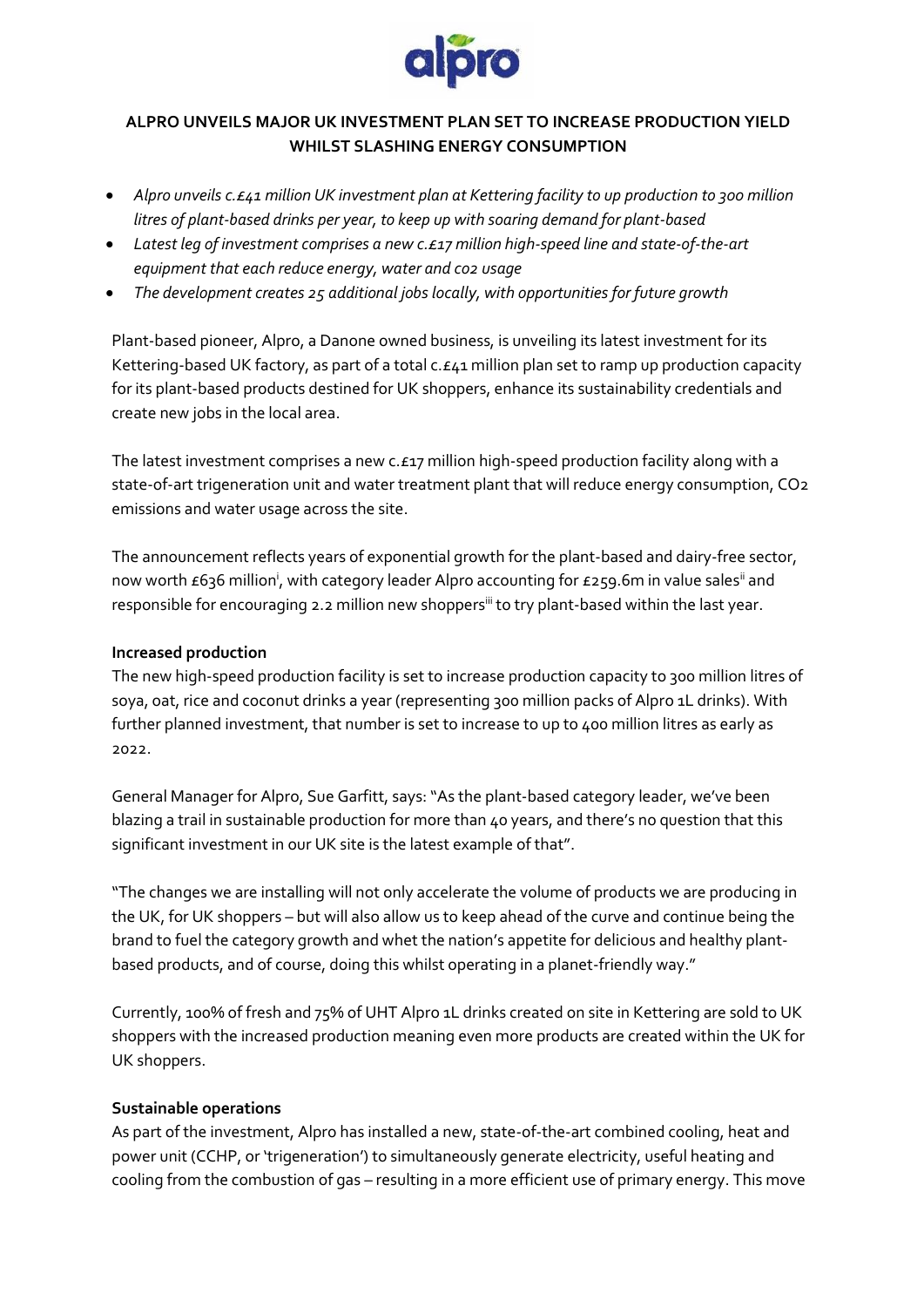allows the factory – which runs on 100% renewable electricity – to reduce energy consumption and carbon emissions.

The site also boasts a new water treatment plant, that cuts water usage and results in 218 m<sup>3</sup> of water being reused on site every day – enough to fill more than an Olympic sized swimming pool each week<sup>1</sup>.

With more products created in the UK for UK shoppers, the investment slashes the need for imports, dividing by 4 the number of Alpro trucks coming to the UK, hence reducing Alpro's CO2 emissions from transport significantly.

Garfitt, says: "As a committed B Corp business, our environmental impact matters in everything that we do, so we are proud to be making this positive progress in further reducing our planetary footprint. We've made leaps and bounds across our product portfolio, including reducing our packaging usage and striving for 100% recyclable packaging and 100% plant-based or recycled materials by 2025, so it's vital that our sustainable initiatives are also being reflected in our sustainable manufacturing processes."

Alpro's Kettering site has also reduced energy consumption per product by more than -40% in the last 13 years and also operates a zero waste to landfill.

# **Local opportunities**

Alpro currently employs more than 200 people at its UK factory, with many of its skilled workers hailing from the surrounding areas of Corby, Kettering and Burton Latimer.

The new investment plans have created additional job opportunities within the community, with a further 25 workers hired to meet the increase in capacity, representing a +12.5% demand in workforce.

"We've been operating in Kettering for more than 20 years, and we're continuing to invest in the local community as part of our commitment to produce more for the UK, close to home. With this latest expansion, we're proud to be increasing our workforce and with our ongoing investment we hope to create further local employment opportunities," says Garfitt.

# **The Nation's Health**

Garfitt, says: "The best part of our story is that there's never been a better time to choose plantbased, not only for the health of the planet but also the nation. There is a growing consensus among policy makers, scientists and international organisations that eating more plant-based is a fundamental part of the solution for the challenges of today and tomorrow $^{\mathsf{iv}}.$  "

The 'National Food Strategy' indicates that poor diet contributes to 64,000 deaths a year in England alone and costs the economy £74bn. However, a study published in the Journal of Nutrition<sup>2</sup> found that British government could reduce its healthcare and societal costs by £5.21 billion if just 10% of the UK population would embrace plant-based foods in their diet.

<sup>&</sup>lt;sup>1</sup> Based on an Olympic-sized swimming pool representing 1,200m3 water.

<sup>2</sup> <https://www.sciencedirect.com/science/article/abs/pii/S0899900717302861?via%3Dihub>